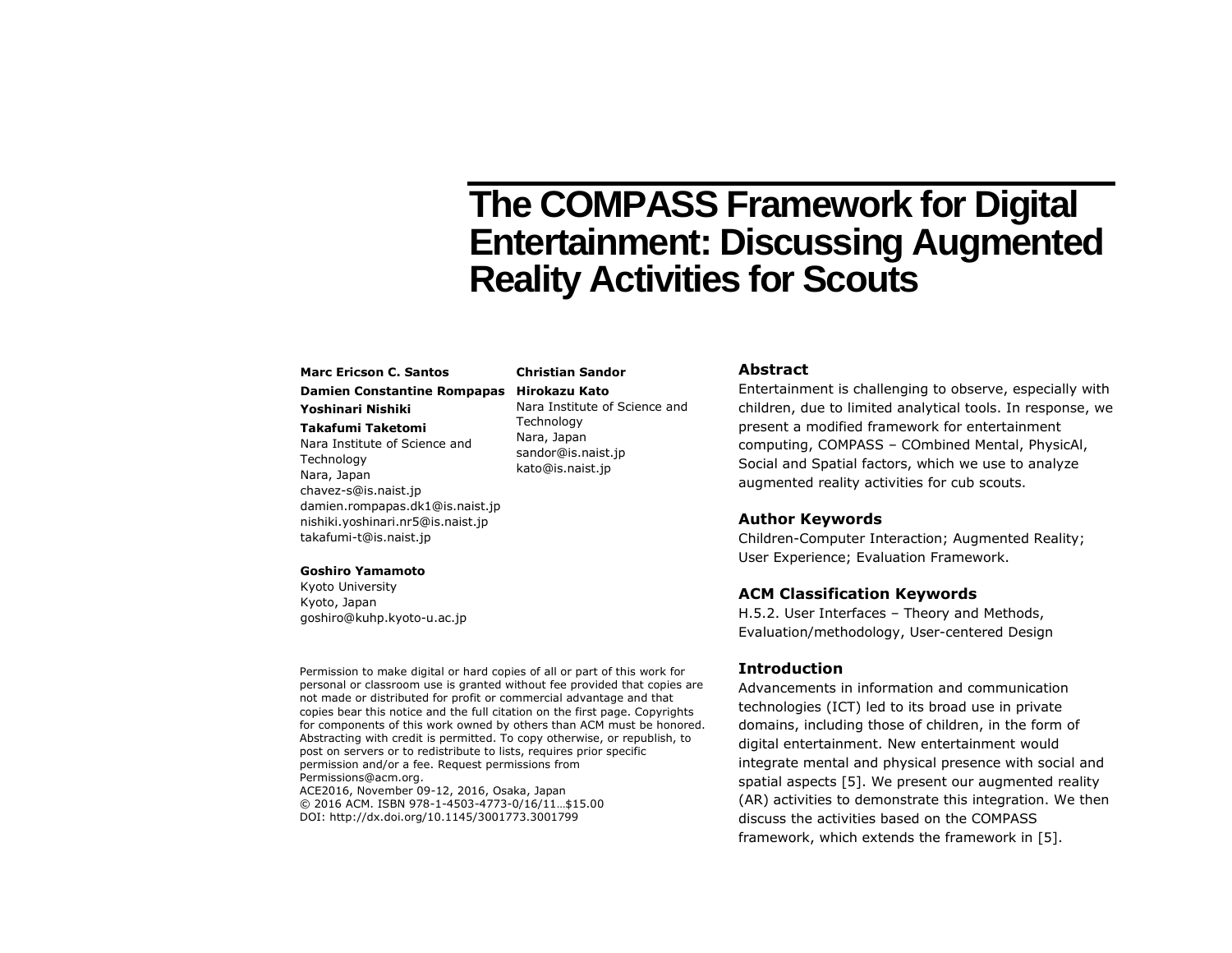#### **Related Work**

AR is a promising medium for entertaining activities. However, to assess the quality of entertainment, we need appropriate frameworks for children. From a backpack system composed of a laptop computer, individual sensors and a head-mounted display (HMD), smartphones and tablet computers enable AR experiences in one portable device. Such implementations are limited and questionnaires have been developed to assess the usability of individual applications [8]. Several AR applications have already been applied to tourism [4], education [9], and gaming [10]. Evaluation methods have been demonstrated in these domains; however, entertainment was not explored.

#### *Framing Entertainment Computing*

Mobile entertainment commonly refers to using smartphones and tablets as a medium to deliver previously existing multimedia, such as novels, movies, and videogames. These do not represent what Nakatsu et al. [5] consider new media. To explain new media, Nakatsu et al. distinguishes passive experiences (reading a novel, watching movies, etc.) from active experiences where participants react to dynamic situations (doing sports, creating art, etc.) An entertainment experience can fall anywhere between the passive-active continuum. Their framework introduced the term, integrated presence, which refers to the appropriate combination of physical activity and mental imaginations. It differentiates physical presence (hearing sound, looking at an image, etc.) and mental presence which involves higher-order processing of stimulus (listening to music, analyzing a painting, using language, etc.) Nakatsu et al. illustrated the classification of entertainment based on the passiveactive experience continuum and three classes of presence, namely, physical, integrated and mental.

#### *Assessing Flow Experience*

Several theories have been developed in the fields of communication and media psychology to analyze entertainment. However, having an integrative view of entertainment is still challenging [5]. Research works have leveraged on the concept of flow experience to analyze entertainment [5], [1]. Csikszentmihalyi [2] defines flow as "the state in which people are so involved in an activity that nothing else seems to matter." Flow experience has been observed using surveys and experience sampling methods, both of which rely on the users to be capable of articulating their internal states.

#### *Field Testing with Children*

Read and MacFarlane [6] have listed four known concerns with using survey methods with children, namely, satisficing and optimizing, suggestibility, sensitivity to question formats, and language effects. They designed and validated questionnaires and recommended some design guidelines. In the end, they warn that an experiment from one group of children may not be generalizable. Moreover, children's responses are not stable over time. As such, they recommend focusing on general trends and outliers in children's responses.

# **The COMPASS Framework**

Physical presence and mental presence form a scale in the previous work [5]. However, it's possible to make an entertainment activity more mentally challenging without making it less physically challenging, and vice versa. As such, we separate the physical-mental presence scale into two scales:

 Mental Activity Scale - refers to how passive or active an entertainment experience is in terms of mental exertion. E-books, movies, and strategy videogames would score higher in his scale.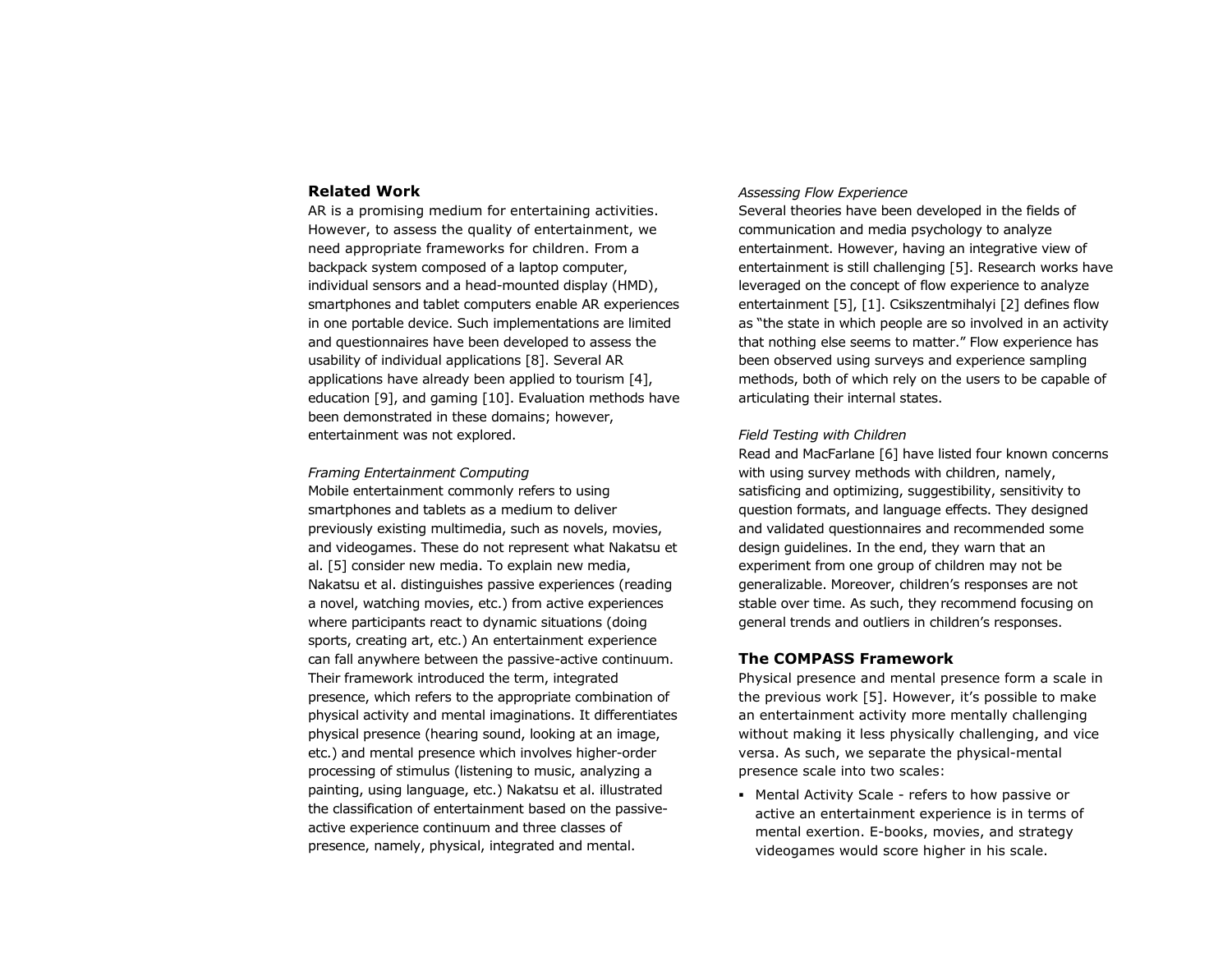

Figure 2: The Scouts Cabin (top) and screen view of Meeting Robert Baden-Powell Application (bottom).

 Physical Activity Scale - refers to how passive or active an entertainment experience is in terms of physical exertion. The arcade games Taiko no Tatsujin and Dance Dance Revolution are digital entertainment that would score higher here.

Although mentioned in the work of Nakatsu et al [5], social and spatial factors were not included in their framework. Mental and physical activity corresponds to the interaction between the user and the entertainment system. Current entertainment systems also facilitate the interaction among users, and between the users and their environment. In such entertainment media, interaction with other users and physical environments contribute significantly to the experience. New digital entertainment will have spatial and social factors, as illustrated in Figure 1. The two scales are:

- Social Activity Scale refers to the extent a digital entertainment activity integrates social factors to the experience. For example, Guild Wars (MMORPG) would score higher because they require cooperation among remote players to accomplish tasks. Another would be augmented team sports, which envisions the use of digital media to create new sports [7].
- Spatial Activity Scale refers to the extent an entertainment activity integrates physical locations and real objects from the environment. For example, augmented skiing [3] and Pokémon GO would score higher on this scale.

We summarize the four scales into COMPASS - COmbined Mental, PhysicAl, Social and Spatial factors. Currently, we are equipped with digital media, such as AR, that enables us to effectively integrate these four factors into entertaining activities.



**Figure 1**: The COMPASS Framework

# **Development of AR Activities for Scouts**

Scout leaders select scouting activities from a list prescribed by the Boy Scouts of America. Most involve teaching some skill or some desirable characteristic. However, when we were brainstorming with scout leaders, we focused on creating technology-enhanced outdoor activities that the scouts would find enjoyable, thus the emphasis on entertainment. We developed four prototype systems using the Unity game development platform and Vuforia AR software development kit. We installed the applications on iPad 2 tablet computers (except Blind walk) and Nexus 5 smartphones (for the Blind Walk). We placed the iPads inside a case with a neck strap, whereas the Nexus 5 was mounted on a Google cardboard forming an HMD.

#### *Meeting Robert Baden-Powell*

We set up a cabin for scouts to meet a virtual Robert Baden-Powell (Figure 2), the founder of The Scout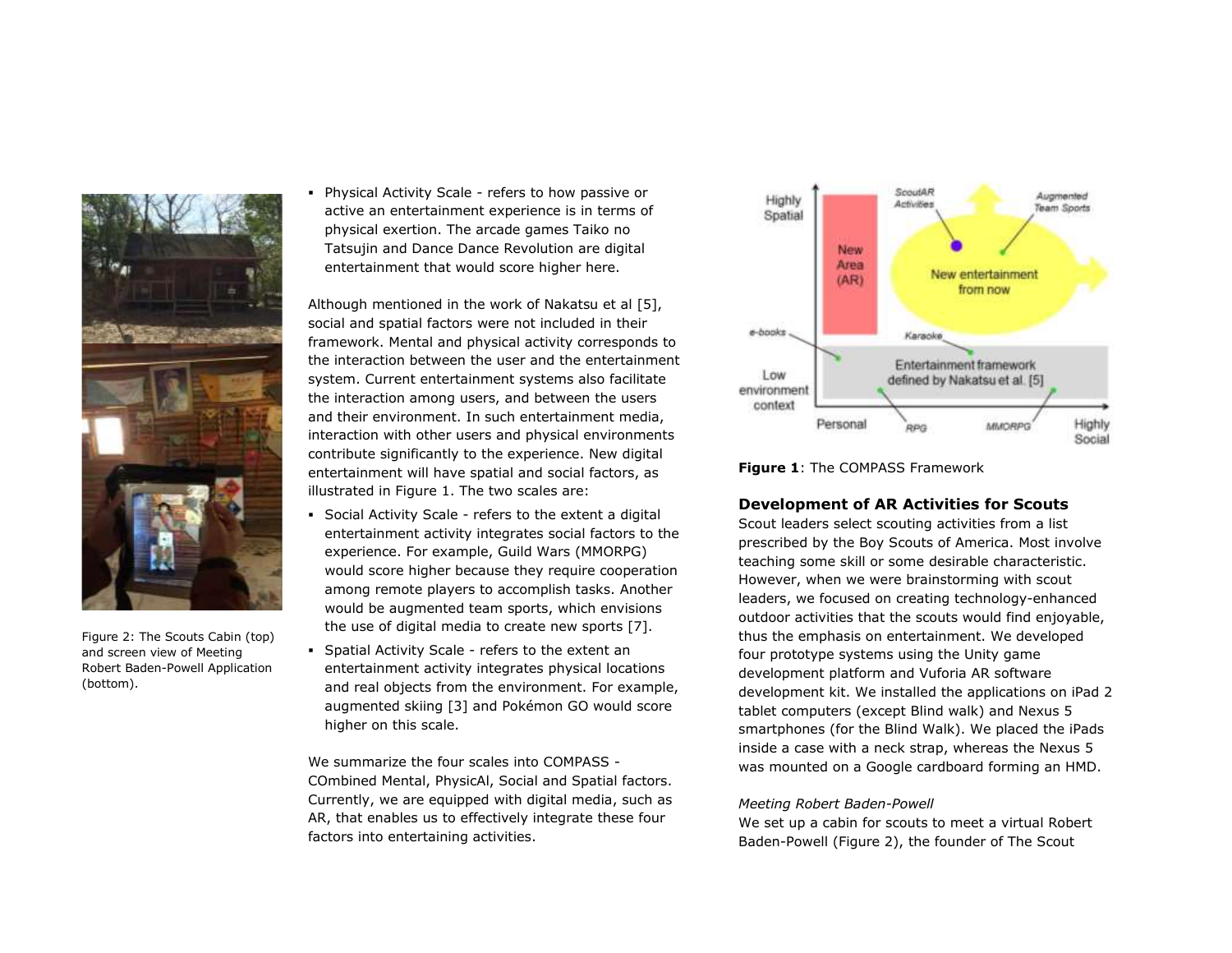

Figure 3: Tree Climbing scenario (top) and screenshots of the system (middle and bottom). The user instructs the climber the direction of the movement. Red cubes indicate where the climber goes next; green shows successfully visited points.

Association. Using simple gestures and dialogue, the virtual Baden-Powell explained facts about the scouting organization. We used this application to quickly introduce mobile AR to the cub scouts.

#### *Tree Climbing*

Boy scouts engage in tree climbing exercises to develop physical strength. We prepared a lighter version for cub scouts and made it a team activity. The tree climbing activity requires the cooperation between a climber and a guide who uses the tree climbing application. Through the AR application, the guide sees virtual checkpoints overlaid on the scene, as shown in Figure 3. He instructs the climber where to move next. This activity trains the scouts to construct and to follow instructions.

#### *Blind Walk*

The original blind walk is a game where one scout is blindfolded and follows a path of rope. The rope is tied around trees and guides the scouts through challenging obstacles. We transformed the blind walk into a team activity by having one member to be virtually blindfolded, while two to three members act as guides. The blinded member uses a head-mounted application which indicates the location of the virtual checkpoints with distance markers, as shown in Figure 4. The guides ensure that the blinded does not bump into trees, stumble on big rocks, etc. by giving him some warnings and instructions. Similar to tree climbing, the activity trains the scouts to listen to instructions and construct their own instructions.

## *Memory*

The traditional memory game is played with a set of cards laid face-down on a surface. Participants flip open pairs of cards with the goal of finding cards that match.

Non-matching cards are laid face-down once again, thus requiring the participants to remember the location of each card. We apply similar mechanics for our AR memory activity. However, instead of cards, we attached markers to trees and display virtual information. Using the memory application in Figure 5, one scout chooses two objects to view and comes back to report it to the group. Memory simulates the experience of remembering the location of physical objects found near the camp. This activity trains the scouts in giving and listening to directions to a place.

## **Field Testing**

We conducted a field test to confirm whether the scouts can operate the system or not, including but not limited to gestures and visualizations; to discover limitations in our activities and suggest improvements for future AR entertainment activities; and to identify behaviors of children that may be indicative of flow experience. For our exploration, we made all activities available in the scouting site from 10:00AM–3:30PM with a 1.5 hour break in between. We conducted a field test with around 40 cub scouts (6 to 12 years old), under the supervision of around 10 boy scouts (13 to 15 years old), 10 scout leaders (adults) and 5 parents. The cub scouts where divided into four groups and they were rotated among the four AR activities. To ensure safety, boy scouts, scout leaders and parents were always on stand-by. To motivate the students, we declared that we will announce the fastest groups for Tree Climbing, Blind Walk, and Memory. Seven people managed the testing: four acted as facilitator-observer; three acted as assistant-observer. The facilitator-observers managed one of the four activities in four hours. They first explain the mechanics of the activity, then proceed to facilitate as the scouts perform the activity.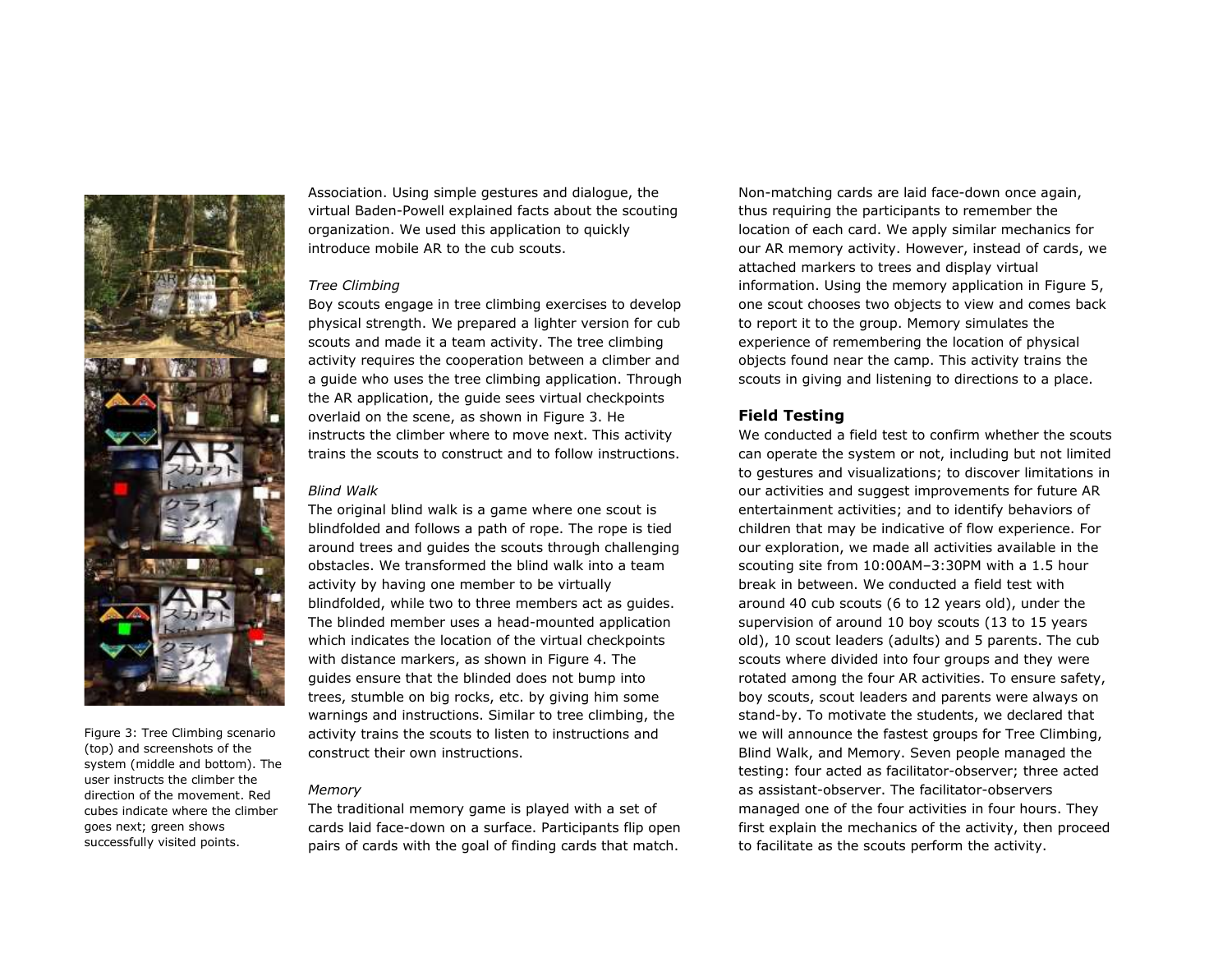

Figure 4: One member wears the Blind Walk application as two members guide him (top). The member sees red markers (bottom) which he needs to visit to accomplish the task.



Figure 5: Location of marked trees (top) and screen view of the hidden object (bottom) for the memory application.

Whenever they observe a difficulty with our system, notice an interesting behavior in the children, or recognize some trend, they report it to assistantobserver who takes notes. The assistant-observers assist the facilitator-observer when necessary. Otherwise, their task is mainly to observe. The assistant-observers rotated among the activities.

# **Results and Discussion**

Although all activities use an AR application, there are differences in our applications based on COMPASS. We summarize these comparisons in Table 1. We judged the Meeting Robert Baden-Powell activity as the most passive. The scouts simply listen to the presentation; the content was easily understandable; and physical exertion and discussion among peers were not necessary to accomplish the task. The purpose of the physical location was for ambience only, without interaction with the environment.

Tree Climbing, Blind Walk, and Memory all require giving and receiving instructions for each team member. However, we think Memory requires the most mental exertion because the participants need to memorize objects and physical locations or directions. As for the physical activity, we rated Tree Climbing to be the most physically challenging because the participants need to climb a tree in a controlled manner to accomplish the task.

All the latter three activities in Table 1 involve cooperation. However, we rated Memory as highest in social activity because it requires strategic thinking and decision making for all team members, as opposed to Tree Climbing and Blind Walk where one person gives instruction and another person follows.

All four activities combine digital information and information from the physical environment. Although it's easier to see that the Meeting Robert Baden-Powell application combines some virtual objects and real environments in the presentation style, we labeled Blind Walk to be higher in the spatial aspect because the user of the application is actively combining the virtual information he sees with his peer's instructions and his sensations of the surroundings. Memory is the highest in the integration of the physical space because all users needed to remember corresponding locations and virtual objects, and move around a wider space to accomplish the task.

All the scouts were able to do four activities after some guidance from the facilitator. For the three tablet-based applications, the children easily understood that they need to hold the application steadily in order for the virtual information to pop out. In cases that the tracking is lost, they quickly learned how to handle it by steadily holding the tablet towards the marker and moving it carefully. The scouts did not have problems with holding the application, probably because they did not need to hold the tablet steady for a long time. As for Blind Walk, which uses an HMD, only one group reported dizziness after using the application.

Although we were able to set up and use the applications, we encountered some points of improvement, as follows:

 Tracking for the Tree Climbing activity fails during the activity. This tracking instability increases the physical activity required for Tree Climbing, and resulted to some climbers giving up mid-way.